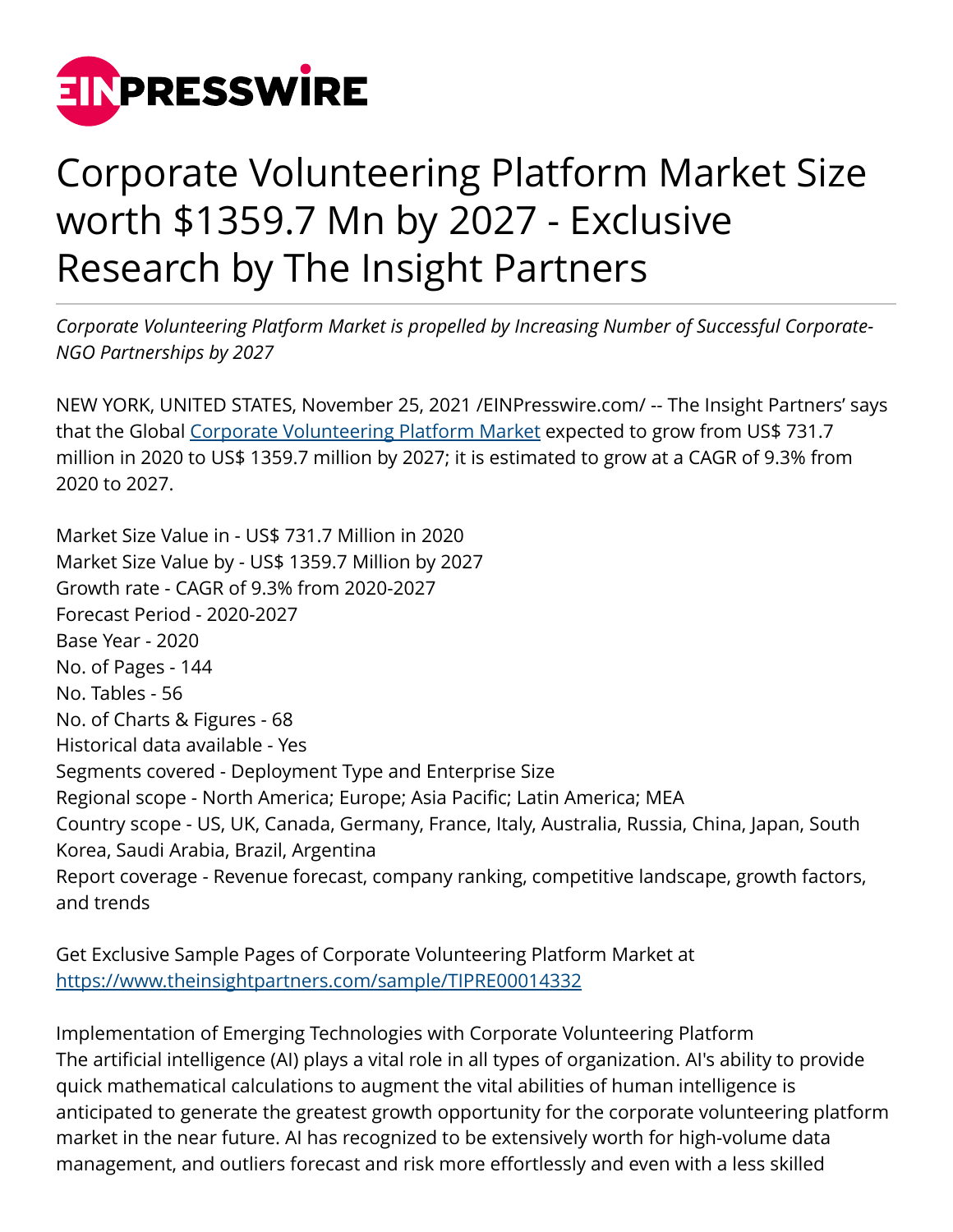workforce. While having a database of volunteer program opportunities by which employees can search for programs based on their interests, it's even more convincing to have personalized recommendations on how to assist on the basis of their volunteering interests. In 2018, Salesforce.org launched Philanthropy Cloud, which applies predictive analytics and machine learning technologies to giving and volunteering. People regularly become involved with a cause as someone suggests a volunteer program specific to their interests. Personal recommendations matter, but with recommendations driven by machine learning can scale to millions. At Salesforce, 84% of its employees volunteered in CSR activities at least once in 2017; whereas, in the year since the company launched personalized recommendations, 78% of those employees have volunteered more than once. Thus, companies anticipate an era where AI can power personalized recommendations for connecting people and cause them to make more of a positive impact. In the coming years, as the end users' expectation regarding analytics and forecasting capabilities increases, the collaborations of existing corporate volunteering solutions with advanced analytical technologies will surge, which is expected to drive noteworthy growth of the corporate volunteering platform market.

Impact of COVID-19 Pandemic on Corporate Volunteering Platform Market The huge increase in the number of confirmed cases and rising reported deaths worldwide has affected software providers to some extent due to the decrease in demand for their products. The business shutdowns as well as social distancing laid down by respective government bodies are impacting the adoption of the corporate volunteering platform market. The demand for digital solutions, especially has grown at a high rate in the past few months. A significant number of corporates have taken significant initiatives to volunteer to the affected areas. As a result, the adoption rate of volunteering platform is expected to grow in the coming years to manage all the operations.

Download the Latest COVID-19 Analysis on Corporate Volunteering Platform Market Growth Research Report at<https://www.theinsightpartners.com/covid-analysis-sample/TIPRE00014332>

Virtual volunteering is another platform that savvy companies are utilizing for expanding their employee philanthropic offerings and CSR endeavors. Virtual volunteering enables volunteers to offer services through smartphones, computers, tablets, or other connected devices. Through virtual volunteering, employees can support organizations online that they are already supporting onsite. Other employees who are unable to help onsite at a nonprofit organization or school have the option of volunteering online owing to the convenience. Virtual volunteering platform can connect volunteers of numerous skills, backgrounds, and cultures that may not be accessible locally, thereby optimizing an organization's resources. This volunteering type provides additional support by sharing the participant's information with their communities and companies, building a support network.

In the past few years, several companies have designed and developed asset tracking.The corporate volunteering platform market is at a nascent stage, and the software has gained popularity in recent times, as the demand for the same is stimulating among the emerging SMEs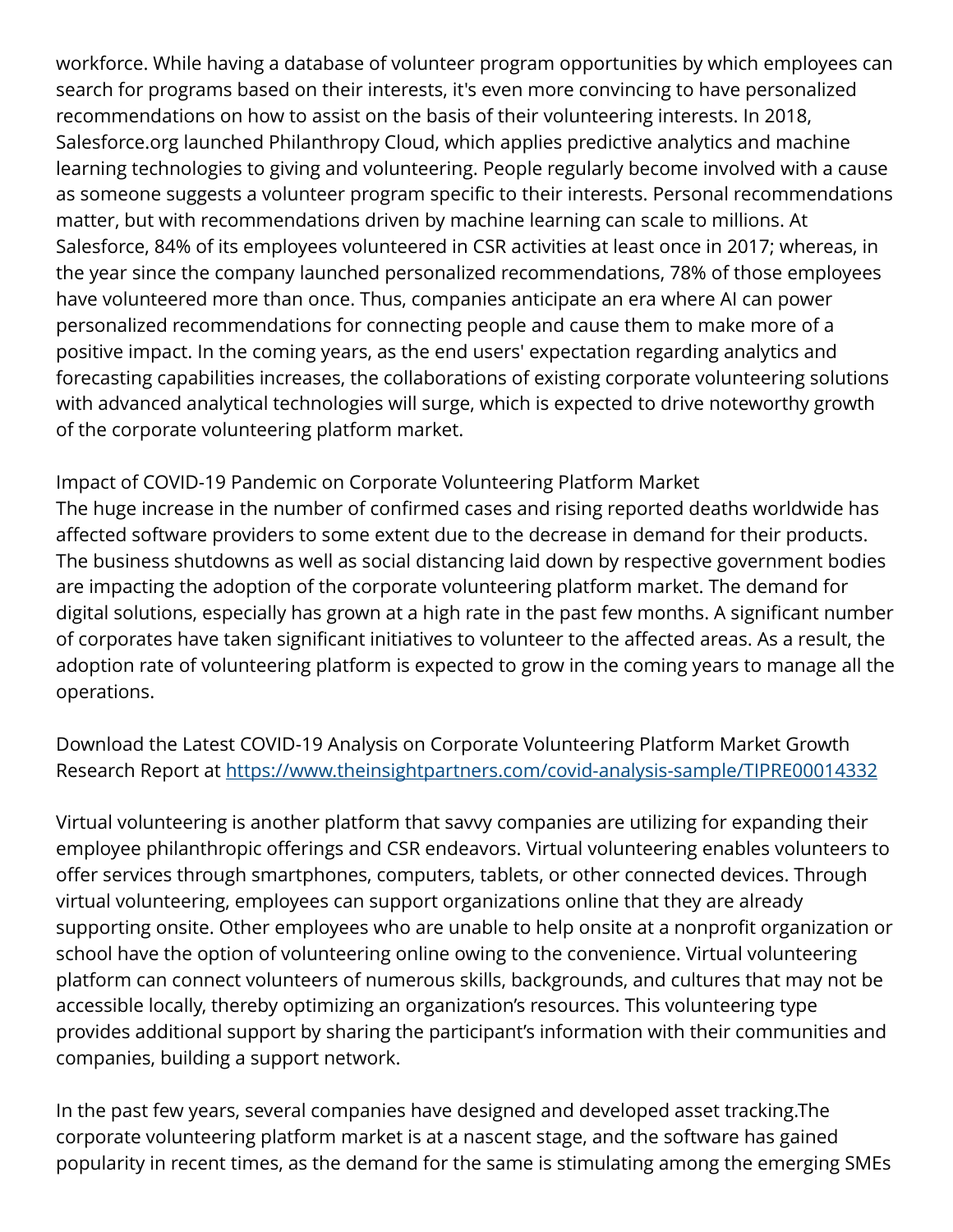across the globe. The software as a service (SaaS) modules have facilitated numerous businesses to flourish over the years and they are still continuing to mature businesses globally. In recent years, a number of corporate volunteering platform developers are evolving in order to help the new SMEs to strategize their corporate social responsibility (CSR) activities in a cost-effective and efficient manner. Increasing number of SMEs across the globe is positively influencing the growth of the corporate volunteering platform market.

Order a Copy of Corporate Volunteering Platform Market Shares, Strategies and Forecasts to 2025 Research Report at [https://www.theinsightpartners.com/buy/TIPRE00014332](https://www.theinsightpartners.com/buy/TIPRE00014332?utm_source=EINPressWire&utm_medium=10051)

• In 2020, Benevity, Inc. was selected by 56 new companies in the first half of 2020 for powering their CSR activities. Some of the notable companies includes Toyota, Nordstrom, Jacobs, COFRA Holding, Agoda and many others.

• In 2020, Blackbaud, Inc. partnered with Chief Executives for Corporate Purpose (CECP). The partnership will enable Blackbaud, Inc. customers, and CECP affiliated companies to enhance their corporate social responsibility measurement data through streamlined reporting and data sharing.

## About Us:

The Insight Partners is a one stop industry research provider of actionable intelligence. We help our clients in getting solutions to their research requirements through our syndicated and consulting research services. We specialize in industries such as Semiconductor and Electronics, Aerospace and Defense, Automotive and Transportation, Biotechnology, Healthcare IT, Manufacturing and Construction, Medical Device, Technology, Media and Telecommunications, Chemicals and Materials.

Contact Us:

If you have any queries about this report or if you would like further information, please contact us: Contact Person: Sameer Joshi E-mail: sales@theinsightpartners.com Phone: +1-646-491-9876 Press Release:<https://www.theinsightpartners.com/pr/corporate-volunteering-platform-market>

More Research: <https://professionaldoordealer.com/author/theinsightpartners/>

Sameer Joshi The Insight Partners +91 96661 11581 [email us here](http://www.einpresswire.com/contact_author/3204444) Visit us on social media: [Facebook](https://www.facebook.com/theinsightpartners/)